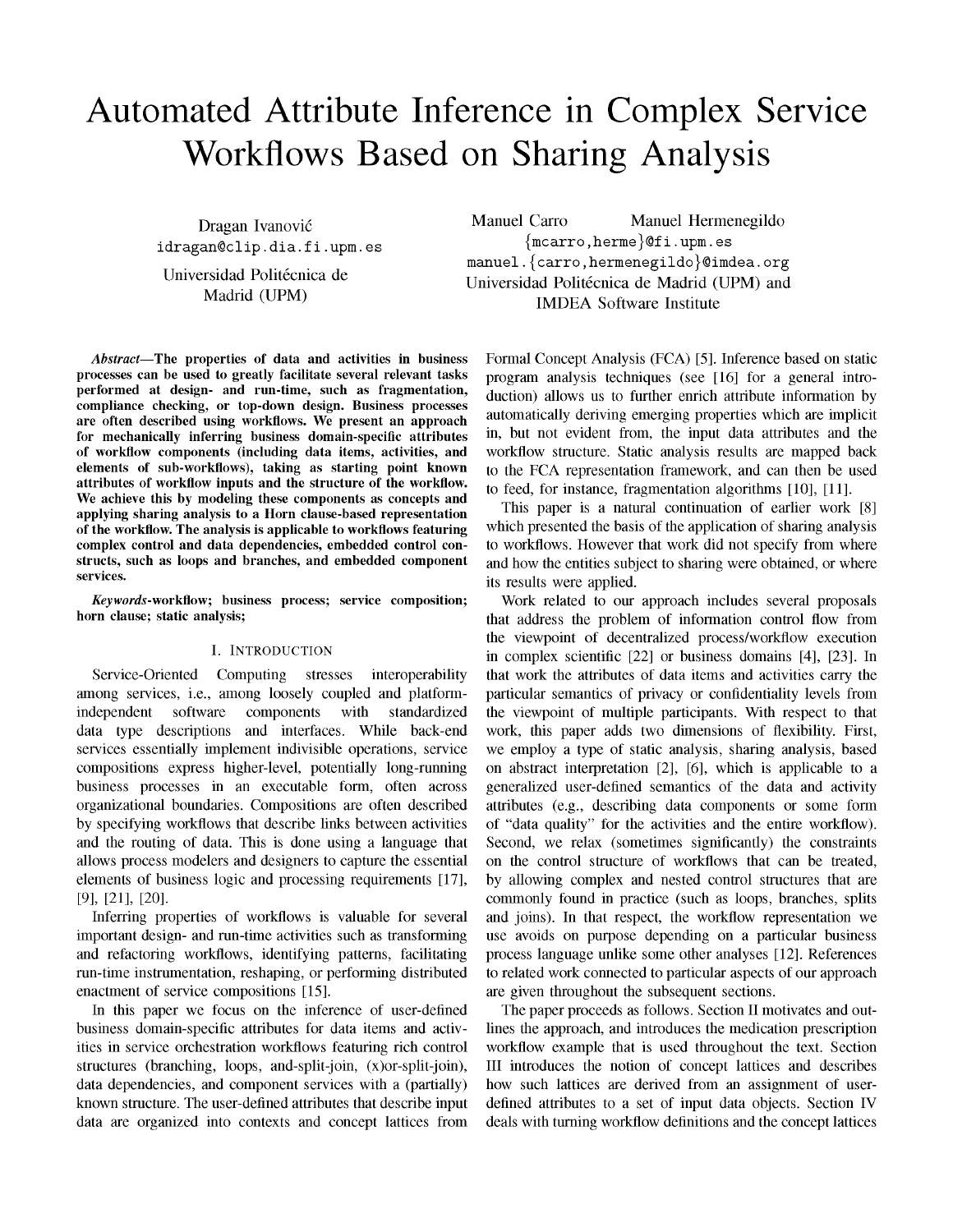into a form amenable to sharing analysis, and addresses the analysis itself. Section V explains how the results from sharing analysis are interpreted in terms of contexts and the userdefined attributes. Finally, Section VI presents our conclusions.

#### II. MOTIVATION AND SKETCH OF THE APPROACH

Fig. 1 depicts a simplifled example of a drug prescription workflow in BPMN [17] . The process is initiated by the arrival of a patient with an appropriate identification (labeled as *x*  in the figure). Next, two parallel activities  $(a_1 \text{ and } a_2)$  are run to retrieve the patient's medical history and medication record. The data items resulting from these two activities are respectively marked *y* and *z.* Additionally, while retrieving the medical history, activity  $a_1$  informs about the stability of the health of the patient. Depending on it, either the last prescription is continued (activity  $a_3$ ) or new medication is selected (activity  $a_4$ ). Finally, the treatment of the patient is logged (activity  $a_5$ ).

Some relevant questions can be raised. For example, is the medical history (y) available to activity  $a_4$ ? This will depend on what activities  $a_3$  and  $a_4$  do with y (note that  $a_4$  internally executes a loop) and on whether  $a_3$  or  $a_4$  is executed. If  $a<sub>5</sub>$  needs that information and it is not available, we have a correctness problem which may lead the workflow to failure. If  $a_5$  should not have that information (for, e.g., privacy reasons) but it can be leaked, there is a potential problem too. More generally, design-time analysis of the characteristics of data and activities in the given workflow can be used to obtain results that are useful for several tasks, of which we highlight just a few:

*a) Fragmentation:* A workflow can be split into several fragments that can be executed within different organizations. The assignment of activities to fragments can be done according to different criteria. In our example, a healthcare organization may wish to delégate parts of the workflow to business partners. Confidentiality requirements may require that either the medical history or the medication record (or both) be hidden from some of the partners. That would mean separating the activities in Fig. 1 into several swimlanes corresponding to different organizational domains, and assigning activities accordingly.

*b) Data Compliance:* When services are composed into a business process (such as  $a_1 \ldots a_5$  in our example), organizations need to ensure that the information content used by a component service is adequate to implement the desired behavior, and often syntactic compliance with XML message formats is not enough. For example, the Patient ID (which may be a national identity card, a driving license, a passport, etc.) may or may not contain at runtime information enough to retrieve, e.g., a medical history. Some potential problems can be detected at design time by tracking data flow between activities and analyzing which pieces of information are shared between activities and which are needed by them.

*c) Robust Top-Down Development:* Business process modeling can start at a high level, and elabórate components in a top-down fashion. Some components may contain complex structured constructs, or be developed into separate, reusable services. Data flow analysis at the process level can help us identify required features of inputs and outputs from such components. Additional results can be obtained for sub-activities of a component. For instance, in Fig. 2, which exposes a possible structure for workflow component  $a_4$ , it would be interesting to derive the attributes of criterion *c.* The process can be repeatedly applied to the components  $a_{41}$  and  $a_{42}$  of the sub-workflow.

Fig. 3 depicts our approach for inferring domain-specific attributes for entities in a workflow which can later be used by design-time tools. From the users' perspective, the starting point is a description of the workflow using an appropriate formalism (BPMN, in our example), and an input data *context*  (see Fig. 4 and Section III-A): a list of business domain objects which are input to the workflow, described using relevant attributes from the domain. The result is presented as a context that assigns attributes inferred by the analysis to data items and activities. This context can then be inspected by a user or a tool and be used for further analysis of the workflow, transformation, or other design-time tasks.

The initial context is used to set up a concept lattice (Sec. III), which is the main vehicle to prepare the input to the sharing analysis and to interpret its results. The sharing analysis works on a logic program generated from the translation of the workflow defmition and the initial concept lattice into Horn clauses and logical variable substitutions, respectively (Sec. IV). Finally (Sec. V), the abstract substitutions which result from the sharing analysis are used to produce a result lattice which in turn is used to generate the final context.

## III. FROM CONTEXTS TO CONCEPT LATTICES

We will use FCA [3], [5], a mathematical formalism used to represent and analyze data using contexts and concept lattices, to describe properties of the data and activities in the workflow. Due to space constraints, the reader is kindly referred to the existing literature for a more in-depth introduction to FCA.

# *A. Contexts and Concept Lattices*

In a given domain, a *context* is a relationship between (finite) sets of relevant (user-defined) *objects* and *attributes,*  and is usually represented as a table (Fig. 4). If  $O$  is a set of objects and *A* a set of attributes, the context is a relation  $\rho \subseteq O \times A$ . For any object  $o \in O$ , o' denotes the set of all attributes  $a \in A$  such that  $opa$ . By extension, for any  $B \subseteq O$ ,  $B' = \bigcap_{\rho \in B} \rho'$  is the set of all attributes common to all objects in *B*. Conversely, for any  $D \subseteq A$ ,  $D' = \{o \in O : D \subseteq o'\}$  is the set of all objects that have all attributes from *D.* 

In FCA, a set of objects  $B \subseteq O$  is said to be a *concept* if  $(B')' = B'' = B$ . If  $D = B'$ , it follows that  $(D')' = D'' = D$ . The operator  $(\cdot)$ <sup>"</sup> is a closure that, when applied to a subset of objects, gives the concept that includes these objects. Speaking intuitively, it ensures that a concept includes all objects that share the same set of attributes. In particular,  $(\theta)$ <sup>"</sup> gives the most general concept that contains all objects, including possibly those with no known attributes.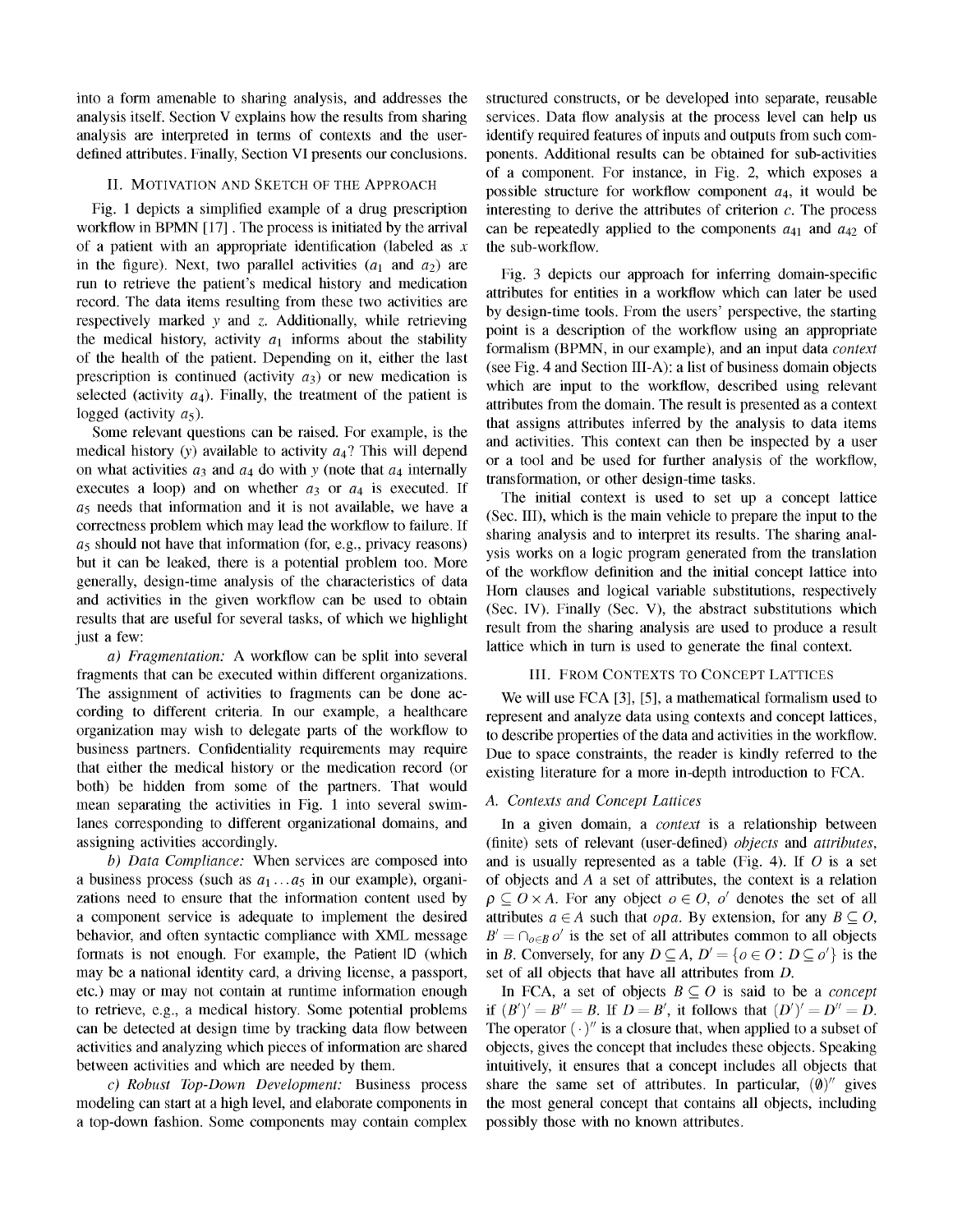

Fig. 1. An example drug prescription workflow.



Fig. 2. Selection of new medication.

In order to make concepts useful for analysis, we need to organize them into *concept lattices.* A *lattice* is a mathematical structure  $(L, \leq, \vee, \wedge)$  built around a set L (in our case containing concepts from a context), a partial order relation  $\leq$ , the *least upper bound* (LUB) operation  $\vee$ , and the *greatest lower bound* (GLB) operation  $\wedge$ . For arbitrary  $x, y \in L$ , the element  $x \vee y = z$  has the property  $x \leq z$  and  $y \leq z$ , but it is also the least such element, i.e., for any other  $w \in L$  such that  $x \leq w$  and  $y \leq w$ , we have  $z \leq w$ . The case for the greatest lower bound operation  $\wedge$  is symmetric. In this paper, we deal only with flnite and *complete* lattices, where for any arbitrary non-empty subset of lattice elements the LUB and the GLB exist in L; such lattices have unique greatest  $(T)$  and least  $(L)$ elements.

For concept lattices, the ordering relation  $\leq$  between two concepts  $B_1$  and  $B_2$  holds iff  $B_1 \subseteq B_2$ , or, equivalently, iff  $B'_2 \subseteq B'_1$ : a higher concept includes all objects from a lower (or derived) one; lower concepts are derived from higher ones by adding attributes. Consequently, the LUB is obtained using  $B_1 \cap B_2$ , and the GLB using  $B_1 \cup B_2$ .

Context lattices are usually represented using a variant of Hasse diagrams (Fig. 5). Nodes correspond to concepts, with the top concept visually on the top, and the bottom concept placed accordingly. The annotations associated with a concept (using dashed lines) show the attributes introduced by the concept (besides the derived attributes from the higher concepts) above the line, and the objects that belong to that concept, but not to any of its derived concepts, below the line.

Concepts may have one or both parts of the annotation empty; in the latter case, the annotation is not shown.

Fig. 5 presents the concept lattices for the medical datábase contexts from Fig. 4. The most general concepts are shown on top of the lattices, and the most speciflc (empty in both cases) at the bottom.

## *B. Describing Data with Concept Lattices*

The data items that are input to the workflow need to be mapped to the appropriate objects in the input concept lattice. In the case of our example (Fig. 1), we would need to map the Patient ID input data item to either Passport, National ID, Driving License, or Social Security Card. In our example, each of those objects maps to a different concept in the lattice, but in general several objects can map to the same concept.

The prerequisite in order to use concept lattices is to create an adequate context at a level of abstraction that captures enough information to represent all relevant concepts and their attributes. Complex models can always be simplified by keeping only those attributes that really discrimínate between different concepts. Existing tools (e.g., ConExp, Lattice Miner, Colibrí and others [1]) facilitate the process of eliciting and exploring knowledge using FCA.

A relevant point is that some data sources may not appear explicitly as workflow inputs. In Fig. 1, activities  $a_1$  and  $a_2$ need to access some external source to extract records using the input Patient ID. The attributes of the retrieved records depend on properties of these data sources and therefore, they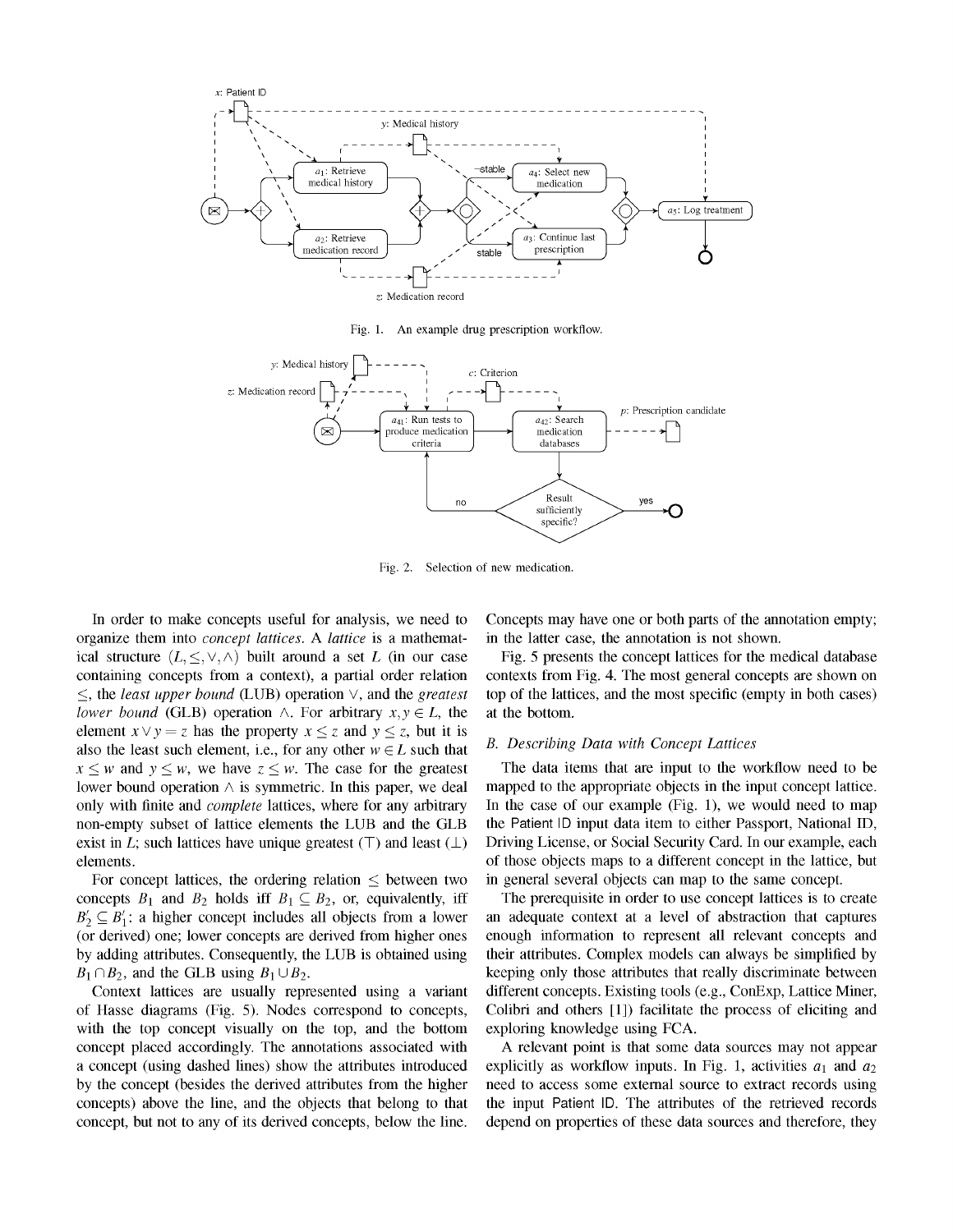

Fig. 3. Overview of the approach.

need to be mapped to appropriate objects (in this case the Medical history and the Medication record from Fig. 5(a)).

## IV. APPLYING SHARING ANALYSIS

Our application of sharing analysis to elicit new knowledge about attributes of the workflow entities is based on three points: (a) representing the control structures of the workflow in a language amenable to analysis, (b) representing data links *and activities* in the workflow as explicit variables, and (c) representing attributes of these entities as additional *hidden variables* which can share with the variables set up in (b). Two variables *share* if there is some object which is reachable from both, maybe following a reference chain. By inferring how runtime variables can share in the programming language representation of the workflow we deduce the runtime attributes of data items and activities in the workflow.

## *A. Workflows as Horn Clauses*

The sharing analysis tools we will use [7], [6] work on logic programs, and therefore the workflow under consideration



(b) Types of identity documents.

Fig. 4. Two examples of contexts.

needs to be represented in the form of a logic program [14]: a series of logical implications which can be operationally understood as stating which subgoals are needed to accomplish a given goal. Note that the translation into a logic program does not need to be operationally equivalent to the initial workflow; it only needs to represent the data flow and data aliasing correctly. We translate data flow into parameter passing and data aliasing into unification of logical variables. Here we build on [8], where examples of translations from an abstract notation for workflows into Horn clauses are given. Due to size constraints we cannot reproduce here the description of the translation. Instead, we kindly direct the reader to [8] for more details. A key ingredient of the translation is representing, for each activity in the workflow, the sets of data items read and written. This vantage point in workflow modeling is shared with the existing approaches to the analysis of soundness of Workflow Nets with Data (WFD nets) [18], as well as with the approaches to verifying validity of business process specifications using data-flow matrices [19]. However, unlike those higher-level conceptual views that are mainly concerned with various aspects of business process management, in our case we aim at inferring properties on a more technical level that takes into account details of (possibly complex and nested) control flow and data operations. For that purpose, WFD nets or UML activity diagrams are not sufficiently informative, while Horn clauses provide an adequate computation paradigm that has been extensively studied.

As an illustration, we give here a commented translation of our workflow written in BPMN (Figs. 1 and 2) into Horn clauses. The translation for this case is given in Fig. 6 using Prolog syntax, and will be explained in the following text.

Lines 1-8 are a Horn clause that defines the predicate w for the workflow with a list of comma-separated *goals* in the body (fines 2-8) following the definition symbol ": -". Character *"%"*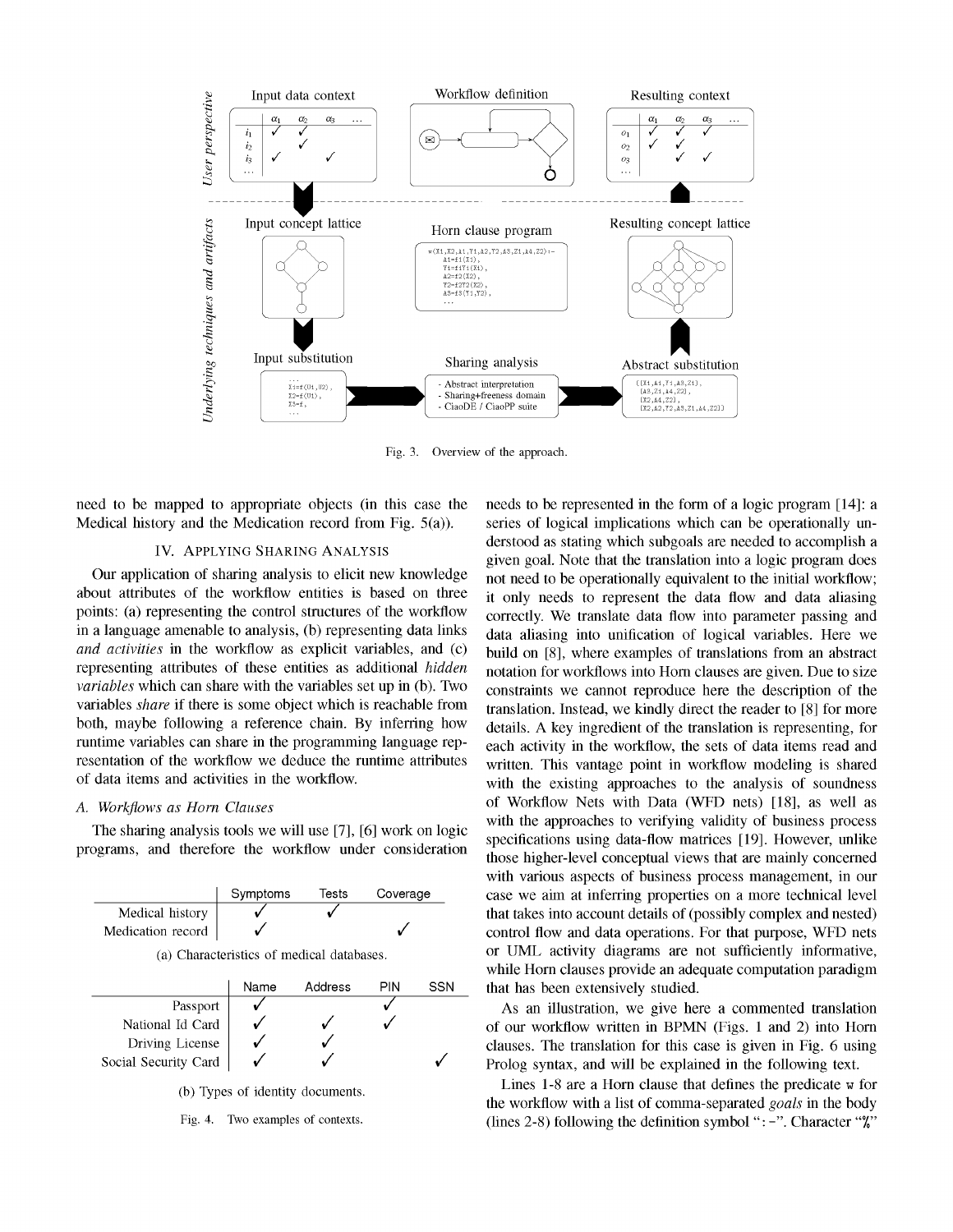introduces a comment line and helps relate parts of the body with activities from Fig. 1. Arguments to w are listed inside parentheses in line 1; following the Prolog syntax convention, *variable names* start with an uppercase letter. These variables correspond to the ñames of activities and data items from the BPMN diagrams, including those data sources which are not explicit in the diagram: in this case the databases from which the medical history and medical record are retrieved from. These databases have to be characterized in the result lattice, and in order to do so they are assigned variables D and E. To expose results for the sub-workflow from Fig. 2, the arguments to w include all activities and data items from the sub-workflow.

Simple activities (including external service invocation) are translated as goals of the shape  $\alpha = \varphi(\Gamma)$ , where  $\alpha$  stands for an activity,  $\Gamma$  is a sequence of all data items used as inputs by the activity, and  $\varphi$  is an uninterpreted function symbol (whose particular ñame is not relevant for sharing analysis, and has been chosen to recall the activity ñame). This is followed by goals of the same shape where the left-hand side of "=" stands for data item produced by the activity, and the  $\Gamma$  part on the right hand side includes data items used in the computation of the data item. For instance, goals  $A1 = f1(X,D)$ and Y=f1  $Y(X, D)$  in lines 2 and 3 represent the fact that  $a_1$ uses data items *x* and *d* as inputs, to produce data item *y.* The only exception in w is the goal for sub-workflow  $a_4$  (line 7) to be discussed below.

The ordering of activities in the body of a clause must respect data dependencies, in the sense that data items should appear as arguments in a goal only if they are produced by a preceding activity. The ordering also needs to respect control dependencies arising from explicit sequences and joins (AND and OR). Otherwise, as in the AND-split case, the relative order of activities as goals in the body of a Horn clause is



(b) Concept lattice for identity documents.

Fig. 5. Concept lattices for contexts from Fig. **4.** 

| $\mathbf{1}$ | $W(X, D, E, A1, Y, A2, Z, A3, A4, A41, C, A42, P, A5)$ : |
|--------------|----------------------------------------------------------|
|              | $A1 = f1(X, D)$ , % a 1                                  |
| 3            | $Y = f1 Y(X,D)$ .                                        |
|              | $A2=f2(X,E)$ , $% a 2$                                   |
| 5            | $Z = f2 Z(X,E)$ .                                        |
|              | $A3 = f3(Y,Z)$ , $\% a3$                                 |
| 7            | a $4(Y, Z, A4, A41, C, A42, P)$ , % a 4                  |
|              | $A5 = f5(X)$ . % a 5                                     |
| 9            |                                                          |
|              | a 4(Y.Z.A4.A41.C.A42.P):-                                |
| 11           | $w2(Y,Z.A41.C2.A42.P2)$ ,                                |
|              | $A4 = f(P2)$ .                                           |
| 13           | a $4x(Y, Z, C2, P2, C, P, A4, A41, A42)$ .               |
|              |                                                          |
| 15           | $a_4x($ , $, c, P, C, P,$ , $, \ldots)$ .                |
|              | a $4x(X,Z, \ldots, C,P,A4,A41,A42)$ :-                   |
| 17           | $a \ 4(X.Z.A4.A41.C.A42.P)$ .                            |
|              |                                                          |
| 19           | $w2(Y,Z,A41,C,A42,P)$ :-                                 |
|              | $A41 = f41(Y,Z)$ , % a 41                                |
| 21           | $C = f41 C(Y)$ .                                         |
|              | A42=f42(C), $% a 42$                                     |
| 23           | $P = f42 P(C)$ .                                         |

Fig. 6. Horn clause program encoding for the medication prescription workflow.

not significant from the sharing analysis point of view [8], and one such ordering can always be found, unless there is a race condition between potentially parallelized activities that try to read/write the same data item. This is not the case in our example and the possibility of this happening can be statically detected from the structure of the workflow. Also note that we include both branches of the XOR-split, since the data in  $a_5$ can be affected by either one of them. The workflow for the component activity  $a_4$  is effectively a *repeat-until* loop, and its body (activities  $a_{41}$  and  $a_{42}$ ) is translated in lines 19-23 in the same manner as w.

The goal for  $a_4$  in the definition of w (line 7) is a call to a predicate  $a_4$  defined in lines 10-13. Its loop structure is translated by introducing auxiliary clauses in lines 15-17 that represent the case of loop exit (line 15) and the loop iteration by means of a recursive cali. The cali to the body of the loop  $(w2$  in line 11) is translated before the call to the auxiliary predicate a\_4x.

#### *B. Input Substitutions*

An input substitution sets up the initial sharing (and therefore which attributes are shared) between the input top-level variables. It is a mapping from the variables that represent the data items given as input to the workflow to subsets of the "hidden" variables which represent attributes.

Variable sharing can be represented as a lattice where nodes represent variable sets which share a unique, *hidden* variable. The structure of the sharing lattice can be directly derived from the input concept lattice by assigning a hidden variable to each attribute in the input context. For clarity, hidden variables are named after the corresponding attributes. Next, the top-level variables are mapped to objects from the input context, and,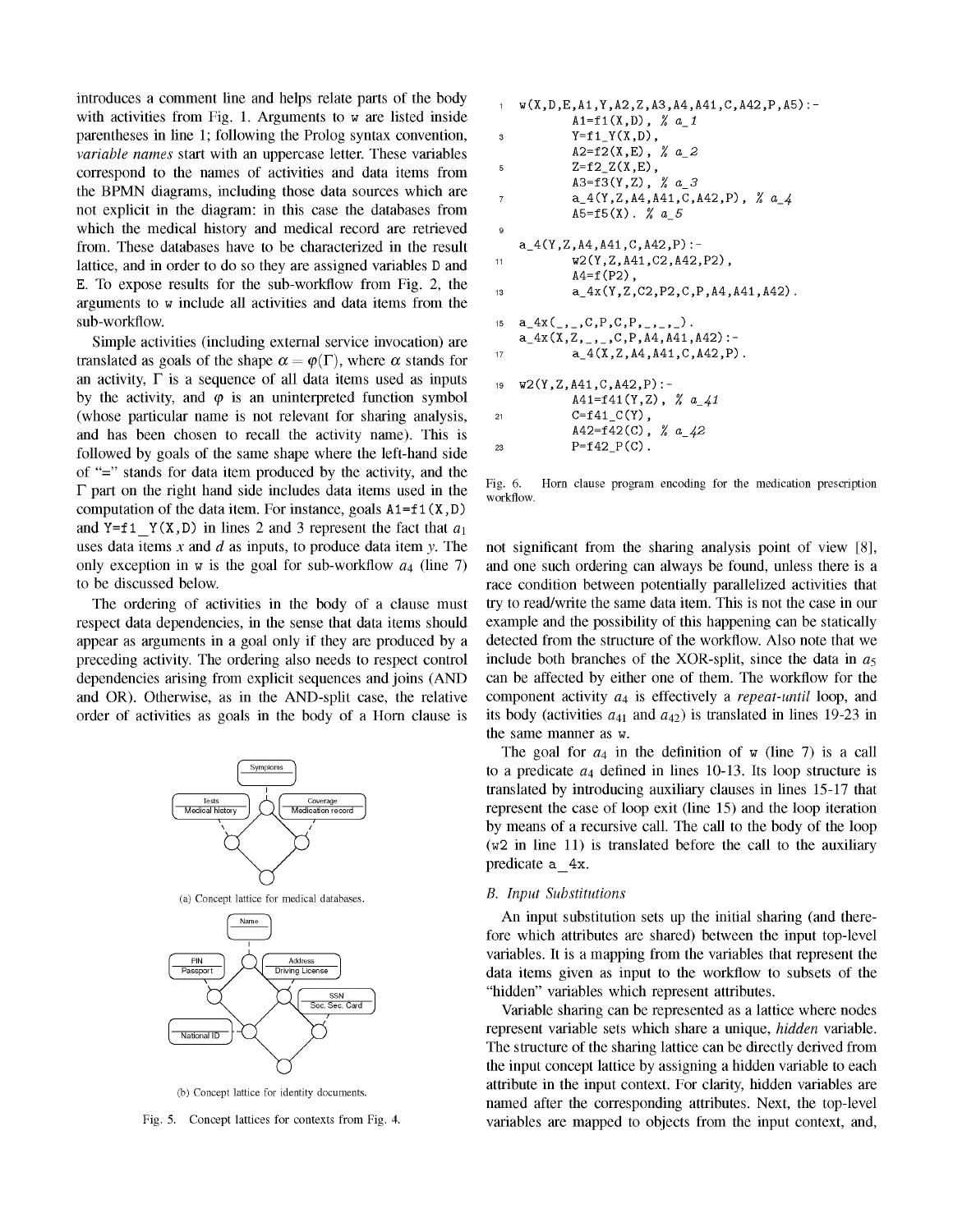```
i \text{init1}(X, D, E):-
          X = [Name, PIN],3 D= [Symptoms,Tests] , 
          E=[Symptoms,Coverage] . 
5 
  init2(X,D,E): -
          7 X=[Name,Address,SSN], 
          D= [Symptoms,Tests] , 
9 E=[Symptoms,Coverage] .
```
Fig. 7. Initial substitution for the two cases.

therefore, to subsets of the hidden input variables (which are nodes in the sharing lattice). The ordering  $a \sqsubseteq b$  between toplevel variables *a* and *b* in the sharing lattice holds iff  $A \subseteq B$ , where *A* and *B* are the corresponding subsets of the associated hidden input variables. It directly follows that  $\sqsubseteq$  in the sharing lattice is the exact opposite of  $\leq$  in the concept lattice.

In the text that follows, we will use two cases for input substitutions:

- *Case I* Patient ID (item x) maps to the Passport object (has the attributes Name and PIN).
- *Case2* Patient ID (item x) maps to the Social Security Card object (has the attributes Name, Address and SSN).

In both cases, the data source *d* for medical histories maps to the Medical history DB object (attributes Symptoms and Tests), and the data source *e* for medication records maps to the Medication record DB (attributes Symptoms and Coverage).

The input substitution is easy to produce: the input variables are made equal to (i.e., made to share with) terms that contain *exactly* the associated hidden variables from the input sharing lattice (Fig. 7). The actual shape of the terms is not significant, and therefore we just use lists of variables associated to the attributes.

#### *C. Obtaining Sharing Analysis Results*

The sharing analysis is applied to the program resulting from the translation of the workflow (Fig. 6) and the code that sets up the initial substitutions (Fig. 7). The underlying theoretical framework we use is abstract interpretation [2], which interprets a program by mapping concrete, possibly infinite sets of values onto (usually finite) abstract domains and reinterprets the operations of the language in a way that respects the original semantics of the language. The abstract approximations of the concrete behavior are *safe* in the sense that properties proved in the abstract domain necessarily hold in the concrete case. However, its precisión depends in general on the problem and on the choice of the abstract domain.

The analysis is run using CiaoPP [7], [6], a tool for the analysis and transformation of logic programs featuring, among others, a powerful sharing analysis. While the sharing analysis we used is, in pathological cases, exponential in the number of variables in a clause, in our experience it exhibits

 $[[X,D,E,A1,Y,A2,Z,A3,A4,A41,C,A42,P,A5],$  $\overline{1}$  $[X,D,A1,Y,A2,Z,A3,A4,A41,C,A42,P,A5],$  $\overline{2}$  $[X,E,A1,Y,A2,Z,A3,A4,A41,C,A42,P,A5],$  $\overline{3}$  $[X, A1, Y, A2, Z, A3, A4, A41, C, A42, P, A5],$  $\overline{4}$  $[D,E,A1,Y,A2,Z,A3,A4,A41,C,A42,P],$  $\overline{5}$ [D, A1, Y, A3, A4, A41, C, A42, P],  $\mathbf{g}$ 

 $[E, A2, Z, A3, A41]$ 

(a) The resulting substitution

| Top-level variables | Recovered hidden variables                           |
|---------------------|------------------------------------------------------|
| X. A5               |                                                      |
| F.                  | { $u_1, u_2, u_3, u_4$ }<br>{ $u_1, u_3, u_5, u_7$ } |
|                     | ${u_1, u_2, u_5, u_6}$                               |
| A2. Z               | $\{u_1, u_2, u_3, u_4, u_5, u_7\}$                   |
| A1, Y, A42, C, P    | $\{u_1, u_2, u_3, u_4, u_5, u_6\}$                   |
| A3, A4, A41         | $\{u_1, u_2, u_3, u_4, u_5, u_6, u_7\}$              |

(b) Points in the resulting sharing lattice.

Fig. 8. Abstract substitution and the recovered hidden variables.



Fig. 9. The resulting concept lattice.

a reasonable speed in practice.<sup>1</sup>

The output of the analysis is an *abstract substitution*  (Fig. 8(a)), which is common to both cases of input data mapping. The difference will arise in the interpretation, as described in the next section. Each row (1-7) contains a subset of the top-level variables (representing items and activities in the workflow) that share at least one unique hidden variable. The minimal set of hidden variables which can explain that abstract substitution can be easily recovered [8]: for each line  $i = 1...7$  in Fig. 8(a), we introduce a new output hidden variable  $u_i$  (arbitrarily but uniquely named), and we assign to each top-level variable all hidden variables corresponding to the rows in which it appears. The result is shown in Fig. 8(b), where each row shows the top-level variables associated to a set of the output hidden variables.

## V. FROM SHARING BACK TO CONCEPTS

The mapping of intermedíate variables (those which are not initial top-level variables) to subsets of the hidden output variables carnes the information on the relationship between these variables that the sharing analysis inferred. However, the

<sup>&</sup>lt;sup>1</sup>The results presented here were obtained in 1.192ms using CiaoPP running on an Apple MacBook computer with Intel Core Dúo processor, 2GB of RAM and MacOS X 10.6.5.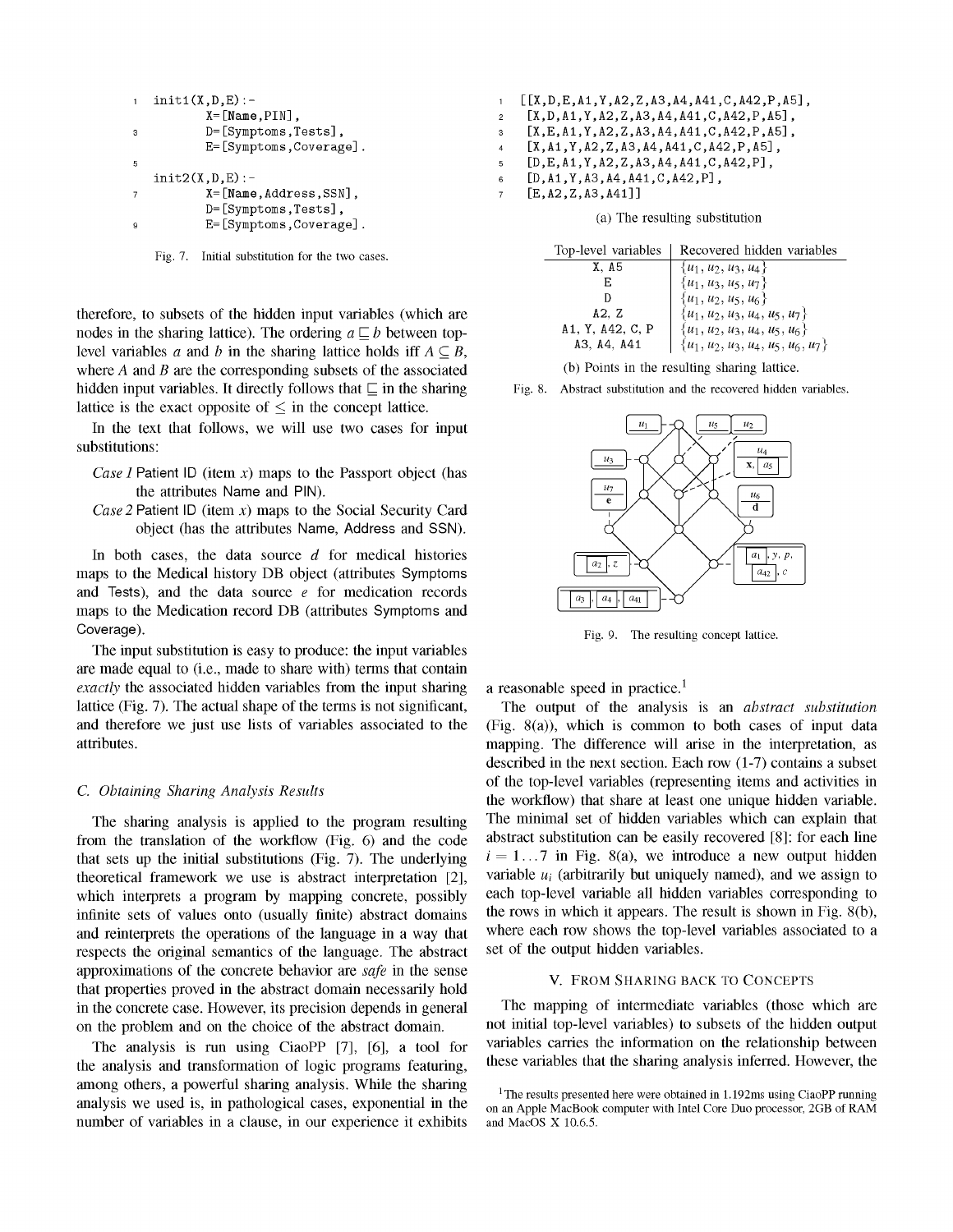

Fig. 10. The resulting context for the two analysis cases.

meaning of these output hidden variables has to be interpreted in terms of the original attributes — starting with those of the input data items. The sharing analysis of course preserves the original relationship among the input top-level variables [8]: if two variables *a* and *b* were associated in the input sharing lattice to subsets of attributes *A* and *B,* respectively, such that  $A \subseteq B$ , then for the corresponding subsets  $A_1$  and  $B_1$  to which *a* and *b* map in the resulting sharing lattice, it is the case that  $A_1 \subseteq B_1$ .

The next step is to construct a result concept lattice (Fig. 9) based on the sharing analysis results where data items and activities are considered as objects and the hidden variables in the result are considered as a new set of attributes. The activities are highlighted and framed, and the input data items from the input concept lattice are set in boldface. In this lattice we first assign the original attributes to the input data items, and then pass them down to all the lower-level concepts. We then obtain the resulting contexts (Fig. 10) for the two initial cases aforementioned. Note that only the attributes that are associated with some input data item may appear.

It should be noted that the construction of the resulting concept lattice can be done in polynomial time with respect to the number of objects (data items, activities) and attributes [13]. Different algorithms for construction of concept lattices differ in performance over different types of sparse contexts.

We want to note that in the most general case sharing analysis is undecidable, and the results of the analyzer can be a *safe over-approximation* which can indicate sharing between variables when it could not be proved that there is definitely no sharing. However, when it indicates no sharing, then this is deflnitely the case. The assignment of attributes to the workflow elements should be interpreted accordingly: the absence of an attribute is always certain, but its presence is not guaranteed.

We can now go back to the application cases mentioned in Section II and illustrate how the information in the contexts in Fig. 10 can be applied.

*d) Fragmentation:* The organization responsible for medicine prescription may want to split the workflow among several partners, based on what kind of information they are allowed to handle. The basis for fragmentation is the resulting contexts from Fig. 10. An example of fragmentation is shown in Fig. 11. The swim lanes correspond to the health organization and its partners. *Registry and Archive* cannot handle Symptoms, Tests, or Coverage data, and is therefore assigned activity *a<sub>5</sub>. Medical examiners* can at most see Symptoms and Tests, and are thus assigned the activities  $a_1$  and  $a_{42}$ . *Medication providers* can only take care of Symptoms and Coverage, and are assigned activity  $a_2$ . All other activities  $(a_3, a_4 \text{ and } a_{41})$  need full access and remain centrally handled by the health organization.

*e) Data Compliance:* It may be known that a particular kind of information identifying a patient, such as his/her SSN, is required for retrieving the patient's medication record (activity  $a_2$ ), and that the patient's address is required for sending the results of tests (activity  $a_{42}$ ). It can therefore be detected at design time that unless the patient is identifled with a Social Security Card, these activities will fail. The designer may either restrict the use of the workflow by requiring the card, or select implementations of the mentioned activities with weaker success preconditions.

*f) Robust Top-Down Development:* Based on the characterization of the input data items, designers can derive the attributes of the data items in nested workflows. For instance, the attributes of the medicine search criterion  $(c)$  and the prescription candidate *(p)* are inferred in Fig. 10 in a safe way.

#### VI. CONCLUSIONS

We have shown how an FCA-based characterization of input data to a workflow can be enriched to include intermedíate data items and internal activities. These are annotated with attributes which are inferred from emergent properties of the workflow which stem from the workflow structure and relationships between input data. We have shown how this task can be automated by translating (a) an initial FCA into a lattice from which sharing conditions are derived and (b) the workflow structure into a logic program. Then, (a) and (b) are subjected to a sharing analysis, and the results are mapped back to a resulting lattice and that to a resulting context, whose information can be used as a starting point for a number of other tasks. We have illustrated this methodology with a worked example.

As future work, we plan to address the development of automatic translations from common business process speciflcation languages (BPEL, XPDL, YAWL, etc.) into logic programs amenable to sharing analysis in order to further test and retine the techniques proposed herein. Besides, we plan to explore other applications of the concept of sharing to services, aiming not only at (local) data sharing between activities, but also looking towards the representation of stateful service conversations and quality aspects of services.